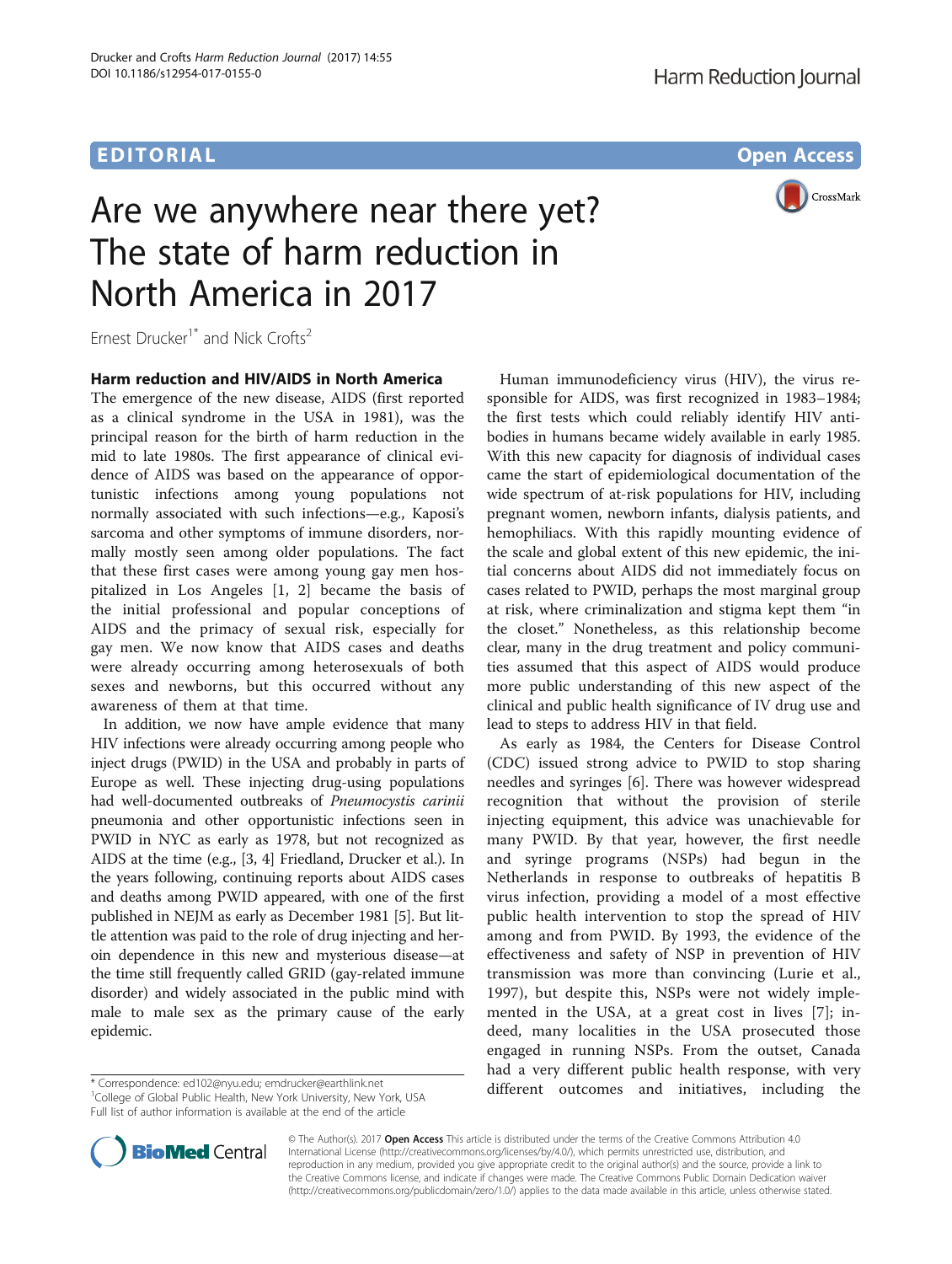development of supervised injecting facilities and heroin maintenance pilot programs.

The need for further development and large-scale application of effective harm reduction practices and programs in the USA and Mexico as well as in Canada is still paramount. This is reflected in the current epidemics of opioid-related overdose deaths (now at 55,000 in 2016—more than the total number of drug overdose deaths seen in the first decade years of the HIV epidemic in the USA, when annual rates ranged from 2000–4000 per year) as well as in continued outbreaks of HIV and HCV spread by sharing contaminated equipment in contexts where equipment is difficult to obtain and law enforcement responses are punitive.

The political implications of harm reduction drug policies, or the failure to employ them in national responses to drug issues throughout North America, are of great importance. This thematic series of the Harm Reduction Journal seeks to examine progress, or lack thereof, and the reasons why, of harm reduction both as a philosophy and as a practical and proven effective public health intervention in North America. It includes invited reviews from researchers and practitioners who have lived with the epidemic from its beginnings and have been leading advocacy for harm reduction and proffered research papers providing an indication of the current issues and the state of harm reduction in North America. The series raises questions about the future of harm reduction in North America, especially in the USA with a new administration not friendly to its underlying principles, seemingly intent on bringing back the worst of the War on Drugs.

Illicit drug markets in North America have always been violent and corrupting, but the contemporary effects of modern drug prohibition are more farreaching and destructive than anything that has been seen in the past. This is most strikingly seen in the drug trade between the USA and Mexico—through which much of the US supply of prohibited drugs now flows. The USA is the principal consumer of the Mexican drug trade, and so is complicit in this violence. Homicides have surged in Mexico over the last 5 years, with an estimated 50,000 murdered since 2006 and more than 12,000 in 2011 alone. In the 1980s and 1990s, there were similar levels of drugrelated violence in the USA, but tens of thousands of homicides that used to occur in the USA are now Mexico's problem.

If we compare homicide rates in the USA during the most active and violent period of our war on drugs, from 1975 to 2000, to the homicide rates before and after these dates, there were at least 200,000 additional homicides in the USA during this period—all attributable to the War on Drugs.

This earlier US epidemic of drug trade murder was remarkably similar to what Mexico is now seeing in the last decade. But now that the USA has gotten others to do its dirty work, US homicide rates are down rates by 50% (since 1993) while maintaining the US population's lavish drug habits (a \$60 billion market) and implacably resisting any change in drug policies. And Mexico is not the only battleground in the Americas; Honduras and El Salvador sit astride the main drug routes north and have even higher murder rates.

In the century, since the advent of the international drug laws and treaties that established global drug prohibition, the problems have only worsened. Everyone knows the war on drugs is a failure, but no one could say so officially. But the horrific levels of violence in the region and their destabilizing effects on civil society are changing that. At Cartagena in 2009, President Obama reiterated that the USA would never agree to legalizing drugs. But he also said, "I think it is wholly appropriate to address this issue," a first for any US official. We should take this opportunity to step through the door he has opened and continue to create alternatives to drug prohibition and its violence.

However, the ascension of the new Trump administration in the USA has raised major questions about our ability to take this opportunity. Des Jarlais et al. document an extremely chequered past for harm reduction in the USA, driven by heroic individuals and concerted and persistent pressure from affected communities and the public health sector. The new administration has pledged to "repeal and replace" President Obama's national Affordable Care Act (ACA, or ObamaCare) which added over 20 million Americans newly eligible for health insurance but quickly became the target of the new administration's efforts to undermine it, affecting especially the poorest and most marginal groups that include many IV drug users.

Two Steps Forward, One Step Back well summarizes this progression. The review of policy development by LaSalle and Nadelman finds that even with this history and with the adverse positions of the new administration, much that has been achieved will not be lost—in an optimistic note, much needed at this time, they see factors which "ensure continuing progress for harm reduction." Prior to the 2016 election, there were signs of a growing support for harm reduction policies and programs across the USA, even as the National Institutes of Health (NIH) continued to deny any research support for harm reduction initiatives.

That there is a need for such continuing progress in harm reduction is now powerfully demonstrated by the current opioid epidemic in the USA—with over 250,000 overdose-related deaths in the last decade. Vashishtha et al.'s call for "creative, public health-oriented solutions"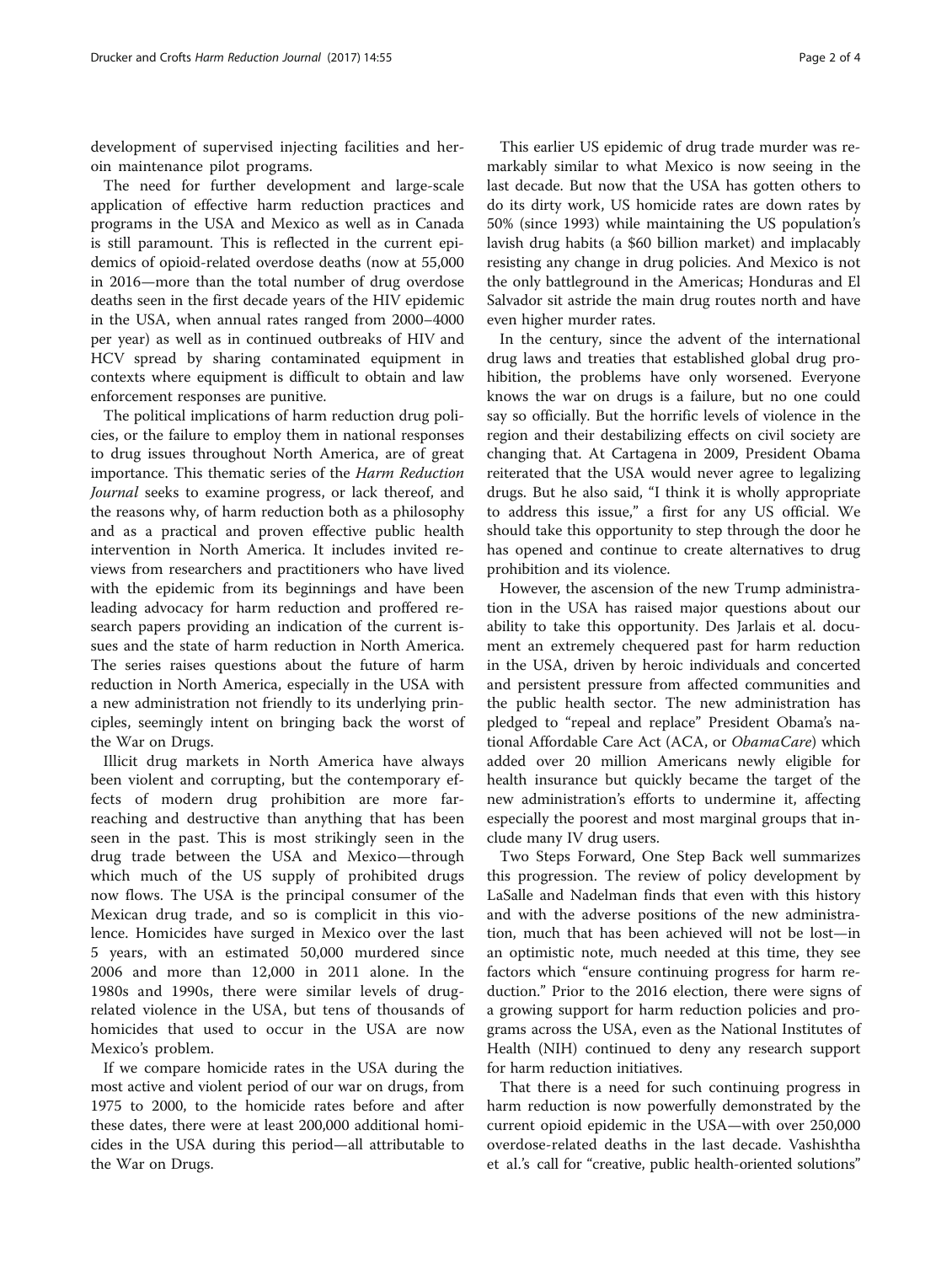<span id="page-2-0"></span>reflects both the need to further implement tried and tested strategies such as medication-assisted treatment (MAT) and the need to look creatively at new approaches. They recast the widespread provision of low threshold MAT as a "Treatment as Prevention" model, a public health intervention now accepted as routine in many countries, but not yet in the USA. Strike et al. also demonstrate the need for established harm reduction services to continue to look beyond their accustomed clientele in an ever-dynamic drug use scene.

Further, Boyd et al. argue that interventions to reach other populations at risk, such as Heroin-Assisted Therapy, have passed the stage of needing further evidence of their effectiveness and should be widely available. That this is true also of supervised injecting facilities (SIFs) is shown by Kerr et al.'s review of SIFs in Canada and Irwin et al.'s demonstration of the costeffectiveness of a proposed SIF in Baltimore. Again, as well as building on progress to date, all these authors argue that we should be exploring more ways of reaching people at risk, including those in hospital. Sharma et al. expand on this very theme: PWID are frequently in touch with the hospital sector, but the sector has been neglected in terms of the impact of harm reduction approaches.

Conversely, the harm reduction sector has not received enough recognition of its role in holistic health care. Research by Stopka et al. shows just how important syringe exchange programs (SEPs) are in addressing the wider range of health and other problems faced by their clients, and in enhancing access to primary health care, as well as their key role in preventing ill-health. This work also indicates some of the flow-on effects of the new administration's probable changes to, in this instance, health insurance, changes which will not only remove access to the immediate service but to all the opportunities that access brings with it. Nor enough recognition of how services sensibly addressing the real problems of PWID, accessible and appropriate, decrease the need for tertiary care, something primary health care has known forever but is forgotten by policy looking at PWID and their families.

That the clients of these services are not simply passive recipients but are actively engaged in constructing their own lives has long been known but is easily ignored: Boucher et al. provide a timely reminder of the importance of an empowered community. Boucher et al. also highlight the immense importance of the sociostructural context of the determinants of ill-health and of responses and reactions to them. Boyd et al.'s conclusion that injecting cessation—a desirable personal and public health goal in most instances—is influenced by provision of housing and social supports, as well as by treatment, and is but one more example of the need for holistic approaches that are rooted in social and economic reform addressing especially inequalities. This point is looked at in the mirror by Watson et al. in their review of Housing First, which as the name suggests sees solving chronic homelessness as fundamental to being able to address other severe chronic issues such as dual diagnosis effectively. Watson et al. in their review of Housing First find a need to be more explicit about the harm reduction philosophy so that it does not reduce to a charitable model.

Harm reduction works. Harm reduction is a sensible approach to often intractable problems for which we do not have immediate solutions. This needs to be embodied in all our social and political structures. Hyshka et al. review relevant Canadian provincial and territorial policies and find that they do not adequately embody harm reduction, leaving it fragile and open to reinterpretation and abandonment. But as Arrendondo et al. show, policy reform is absolutely necessary but not necessarily totally sufficient: especially in the Mexican context; harm reductionists must work also to change police culture and practices.

President Obama opened a door in the US political discourse, and we need to take the opportunity to step through and continue to create alternatives. Similarly, HIV opened the door to the need for health services, empowerment, and human rights for people who use drugs and their families and communities. We will betray those who have been casualties of the HIV epidemic and of the Wars on Drugs if we do not indeed step through the opened doors and create a better peace in the Drug Wars.

#### Authors' contributions

ED reviewed the history of AIDS and its realtionship to drug use and treament. NC addressed the international backgrounds and current issues in AIDS care and prevention. Both authors read and approved the final manuscript.

#### Competing interests

The authors declare that they have no competing interests.

#### Publisher's Note

Springer Nature remains neutral with regard to jurisdictional claims in published maps and institutional affiliations.

#### Author details

<sup>1</sup>College of Global Public Health, New York University, New York, USA <sup>2</sup>Nossal Institute, School of Population and Global Health, University of Melbourne, Melbourne, Australia.

### Received: 4 May 2017 Accepted: 8 May 2017 Published online: 16 August 2017

### References

- 1. CDC. Pneumocystis pneumonia. Los Angeles: MMWR; 1981;30:250–2. 2. NEJM Dec 1981 An outbreak of community-acquired Pneumocystis carinii
- pneumonia—initial manifestation of cellular immune dysfunction.
- 3. Drucker E. AIDS and addiction in New York City. Am J Drug Alcohol Abuse. 1986;12(1 and 2):165–81.
- 4. Drucker E. AIDS: the eleventh year. N Y State J Med. 1987;87(5):255–7.
- 5. Masur H, et al. N Engl J Med. 1981;305:1431-1438. doi:[10.1056/](http://dx.doi.org/10.1056/NEJM198112103052402) [NEJM198112103052402.](http://dx.doi.org/10.1056/NEJM198112103052402)